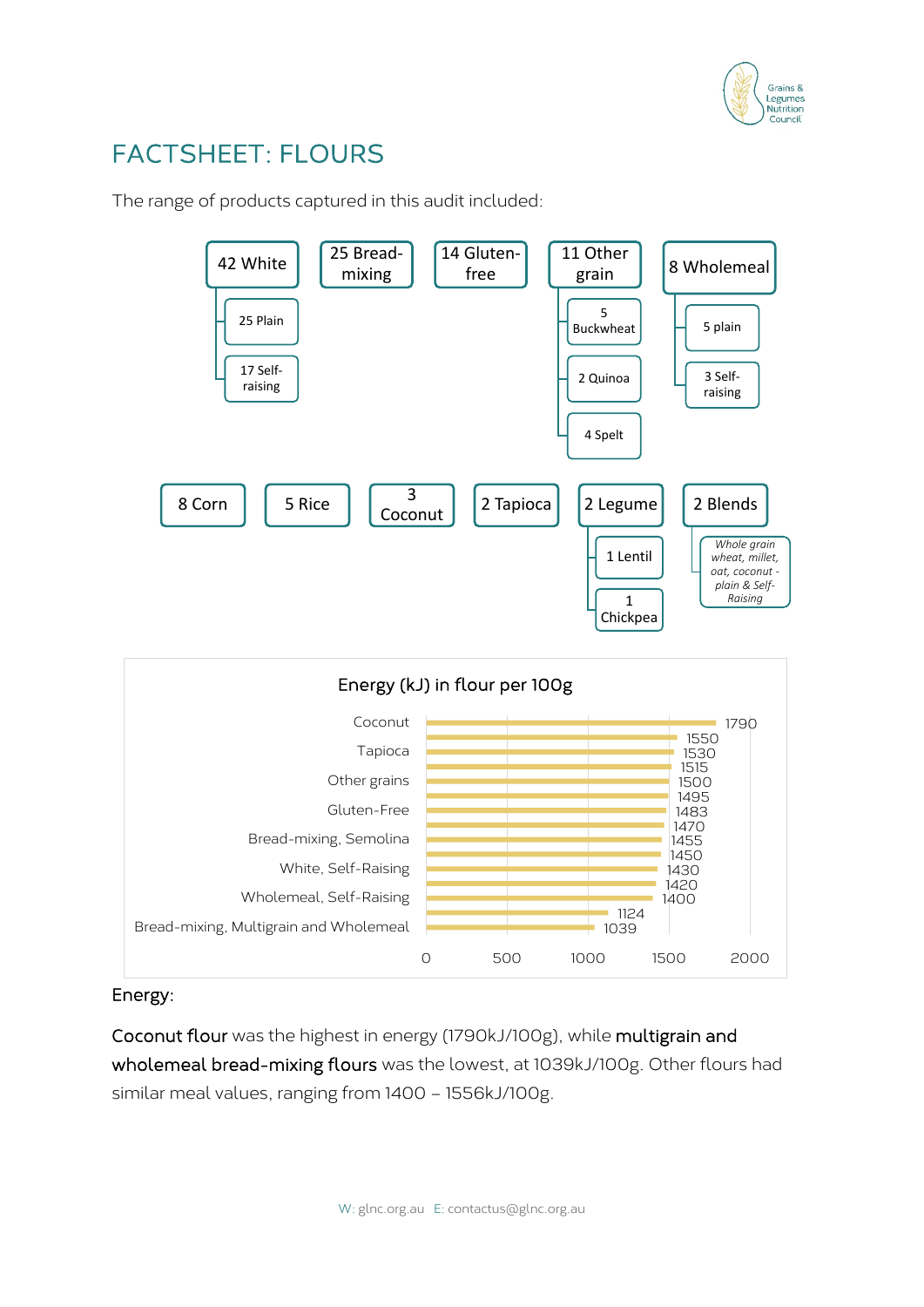



## Protein:

Legume and coconut flour were the highest in protein, while tapioca, corn, glutenfree flour were the lowest. Other flours had similar mean values ranging from 8- 12g/100g



## Fat, total and saturated:

Coconut flour had the highest total, and saturated fat by far (17.4g and 16.1g/100g respectively). All others were fairly similar, with an average of 3.5g fat, and 0.7g saturated fat/100g).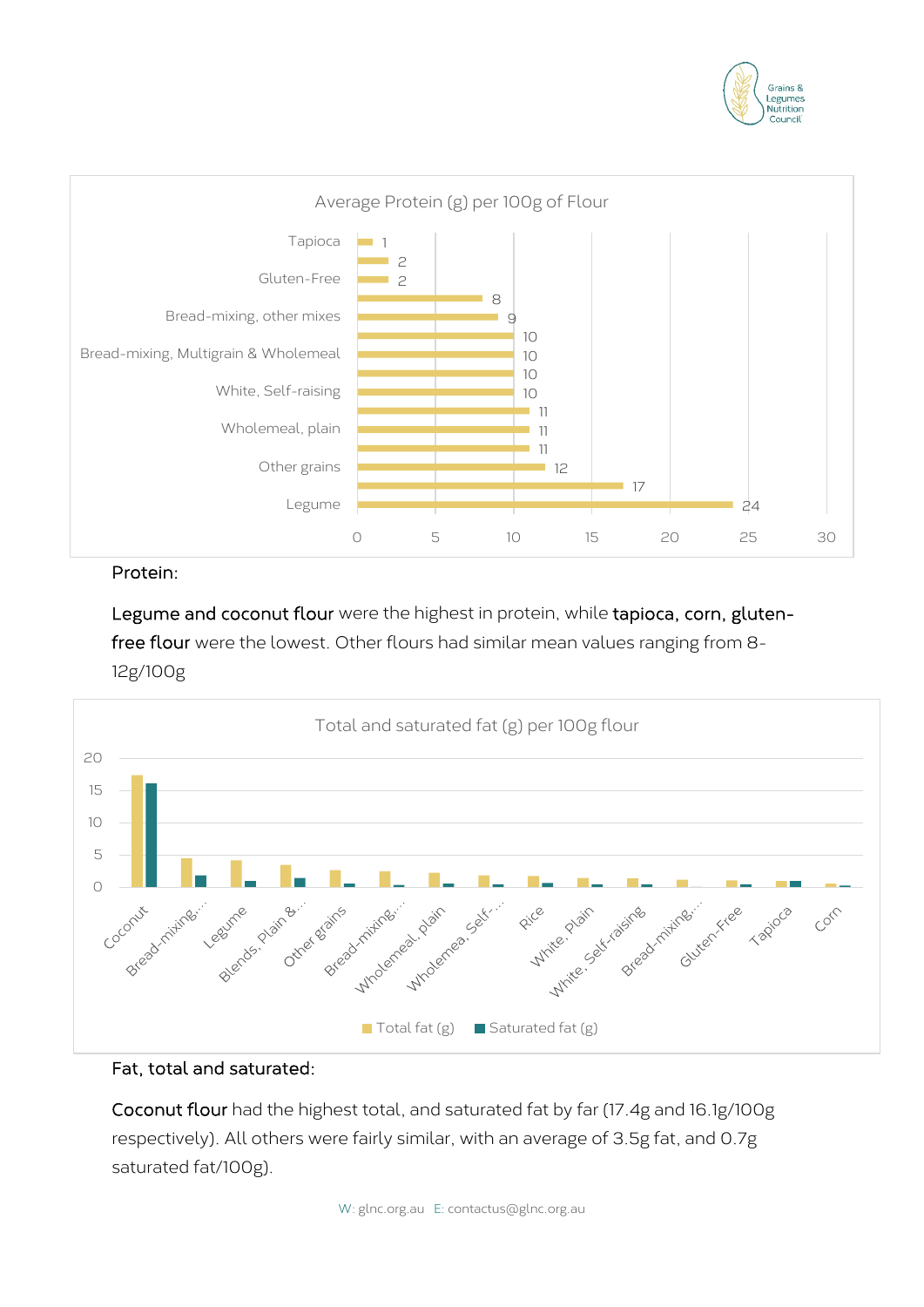



## Carbohydrates and sugar:

Tapioca flour had the highest mean carbohydrate content (89.5g/100g), followed by corn flour (86g/100g), gluten free flour (80.3g/100g) and rice flour (78.2g/100g). In contrast, coconut flour had the lowest mean carbohydrate content of 34.6g/100g followed by legume flour at 44.6g/100g. Total carbohydrate content in white flour was slightly higher than that in wholemeal flour.

Coconut flour had the highest total sugar content at 13.1g/100g, significantly higher than other flours, which had an average of 1.5g/100g.

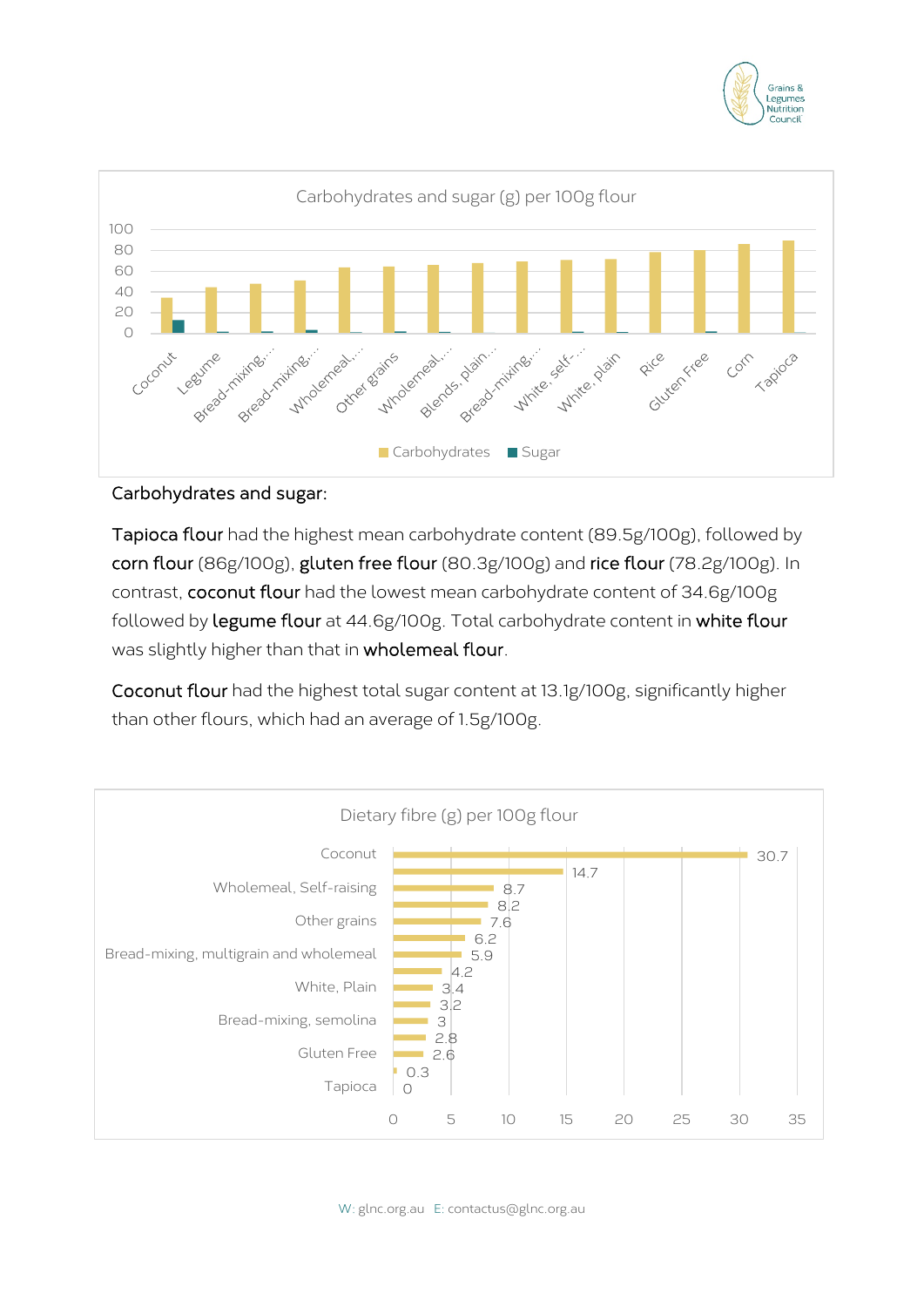

# Dietary Fibre:

Coconut and legume flours had the highest dietary fibre content (30.7g/100g and 14.7g/100g, respectively), while tapioca and corn flour were the lowest, with 0, and 0.3g/100g respectively. Wholemeal flour had up to 60% more fibre when compared with white.



## Sodium:

Self-raising flours had the highest sodium (~685mg/100g) - 30% of the 2000mg Suggested Daily Target!<sup>[1](#page--1-0)</sup>